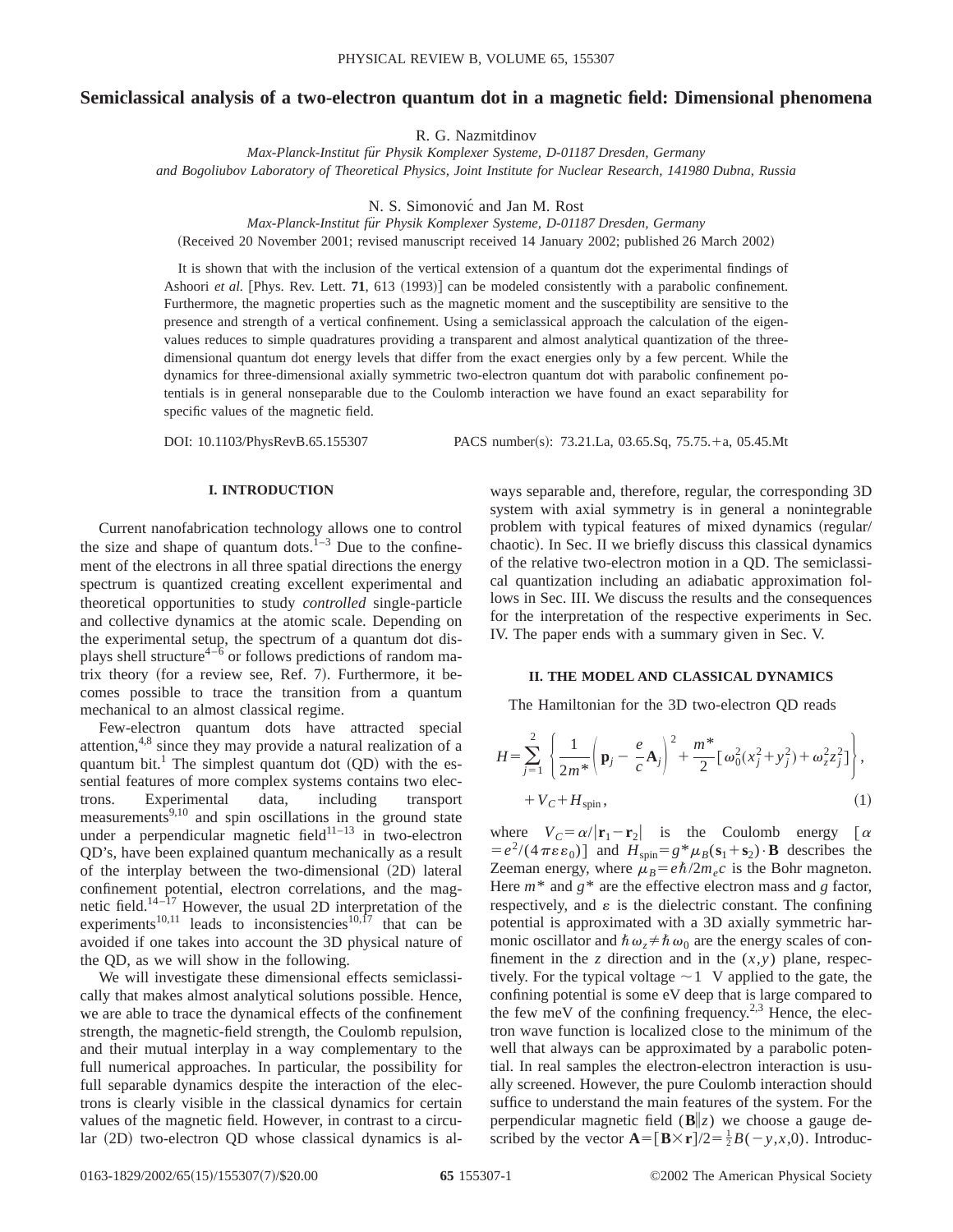ing the relative and center-of-mass coordinates  $\mathbf{r} = \mathbf{r}_1 - \mathbf{r}_2$ ,  $\mathbf{R} = \frac{1}{2}(\mathbf{r}_1 + \mathbf{r}_2)$ , the Hamiltonian, Eq. (1), can be separated into the center of mass (CM)  $H_{CM}$  and relative motion  $H_{rel}$ terms:  $H = H_{CM} + H_{rel} + H_{spin}$ . The solution to the CM Hamiltonian is well known<sup>18</sup> and the effect of the Zeeman energy has been discussed in Refs. 14 and 15. In the following we will concentrate on the dynamics of  $H_{rel}$ .

For our analysis it is convenient to use cylindrical *scaled* coordinates, *˜*  $\tilde{\rho} = \rho/l_0, \ \tilde{p}_{\rho} = p_{\rho}l_0 / \hbar, \ \tilde{z} = z/l_0, \ \tilde{p}_{z} = p_{z}l_0 / \hbar,$ where  $l_0 = (\hbar/\mu\omega_0)^{1/2}$  is the characteristic length of the confinement potential with the reduced mass  $\mu = m^*/2$ . The strength parameter  $\alpha$  of the Coulomb repulsion goes over to  $\lambda = 2\alpha/(\hbar \omega_0 l_0)$ . Using the effective mass  $m^* = 0.067 m_e$ , the dielectric constant  $\varepsilon = 12$ , which are typical for GaAs, and the confining frequency  $\hbar \omega_0 = 3$  meV, we obtain  $\lambda$  $\approx$  3. Hereafter, for the sake of simplicity, we drop the tilde, i.e., for the scaled variables we use the same symbols as before scaling.

In these variables the Hamiltonian for the relative motion takes a particular simple form (in units of  $\hbar \omega_0$ )

$$
\epsilon \equiv \frac{H_{\text{rel}}}{\hbar \omega_0} = \frac{1}{2} \left[ p_\rho^2 + \frac{m^2}{\rho^2} + p_z^2 + \left( \frac{\omega_\rho}{\omega_0} \right)^2 \rho^2 + \left( \frac{\omega_z}{\omega_0} \right)^2 z^2 + \frac{\lambda}{\sqrt{\rho^2 + z^2}} \right] - \frac{\omega_L}{\omega_0} m,
$$
 (2)

where  $m = l_z/\hbar$ ,  $\omega_L = eB/2m^*c$  is the Larmor frequency and

$$
\omega_{\rho} = (\omega_L^2 + \omega_0^2)^{1/2} \tag{3}
$$

is the effective confinement frequency in the  $\rho$  coordinate that depends through  $\omega_L$  on the magnetic field.

Due to the cylindrical symmetry, the *z* component  $l_z$  $\equiv p_{\phi}$  of the angular momentum is conserved and the motion in  $\phi$  is separated from the motion in the ( $\rho$ , $z$ ) plane. Since the Coulomb term couples the two coordinates, the problem is in general nonintegrable that is reflected in the Poincaré sections shown in Fig. 1 for increasing magnetic field. The chosen ratio  $\omega_z / \omega_0 = 3$  is of the same order of magnitude as in the experiment.<sup>19</sup> For  $\omega_L=0$  and small values of *m* the motion is mainly chaotic [see Fig. 1(a)]. With the magnetic field the frequency of oscillations along the  $\rho$  coordinate can be controlled that leads to qualitatively different dynamical situations [Figs. 1(b)–1(d)]. For equal effective confinement frequencies  $\omega_p^2 = \omega_z^2$ , the Hamiltonian Eq. (2) becomes separable in spherical coordinates and the dynamics is integrable [Fig.  $1(c)$ ]. For two other limiting cases, the dynamics is nearly integrable, namely, in the limit  $m \rightarrow \infty$  and for  $\omega_z$  $\rightarrow \infty$ . The latter case represents a two-dimensional QD, classically, we have  $p_z$ ,  $z \rightarrow 0$  in this limit.

# **III. SEMICLASSICAL QUANTIZATION AND CLASSICAL ADIABATIC TREATMENT**

We will use a one-dimensional WKB-type quantization that allows us to reduce the dynamical problem to quadratures. This is possible since we can effectively separate the dynamics in all degrees of freedom (see below), either due to



FIG. 1. Poincaré surfaces of sections  $z=0, p_z>0$  of the relative motion for the axially symmetric 3D two-electron quantum dot  $(\omega_z/\omega_0=3,\lambda=3,m=0,\epsilon=5)$  in the magnetic field for: (a)  $\omega_L=0$ , (b)  $\omega_L / \omega_0 = 2.5$ , (c)  $\omega_L / \omega_0 = \sqrt{8}$ , and (d)  $\omega_L / \omega_0 = 3.3$ . The section ~c! indicates that for the corresponding value of the magnetic field the system is integrable.

exact symmetries or due to different time scales that allow us to apply a classical adiabatic approximation in terms of the "removal of resonances" method (RRM). The RRM is widely used in classical problems of nonlinear dynamics and in celestial mechanics.20

### **A. Integrable cases**

#### *1. The circular* **2***D quantum dot*

The semiclassical quantization of the circular 2D quantum dot is particularly simple since it reduces to a onedimensional WKB quantization of the  $\rho$  motion due to the separability of the problem. For given *m* and  $p_z = z = 0$  the momentum  $p<sub>\rho</sub>$  determined from Eq. (2) enters the action integral

$$
I_{\rho} = \frac{\hbar}{2\pi} \oint p_{\rho} d\rho = \frac{\hbar}{\pi} \int_{\rho_{\text{min}}}^{\rho_{\text{max}}} |p_{\rho}| d\rho, \tag{4}
$$

with the turning points  $\rho_{\min}$ ,  $\rho_{\max}$  as the positive roots of equation  $p_{\rho}(\rho)=0$ . The WKB quantization conditions

$$
I_{\rho}(\epsilon) = \hbar \left( n_{\rho} + \frac{1}{2} \right), \quad n_{\rho} = 0, 1, \dots, \quad m = 0, \pm 1, \dots
$$
 (5)

determine the energy levels. For noninteracting electrons  $(\lambda = 0)$  the analytical calculation of the action integral [see Eq.  $(A7)$ ] leads to the (quantum mechanically exact) eigenenergies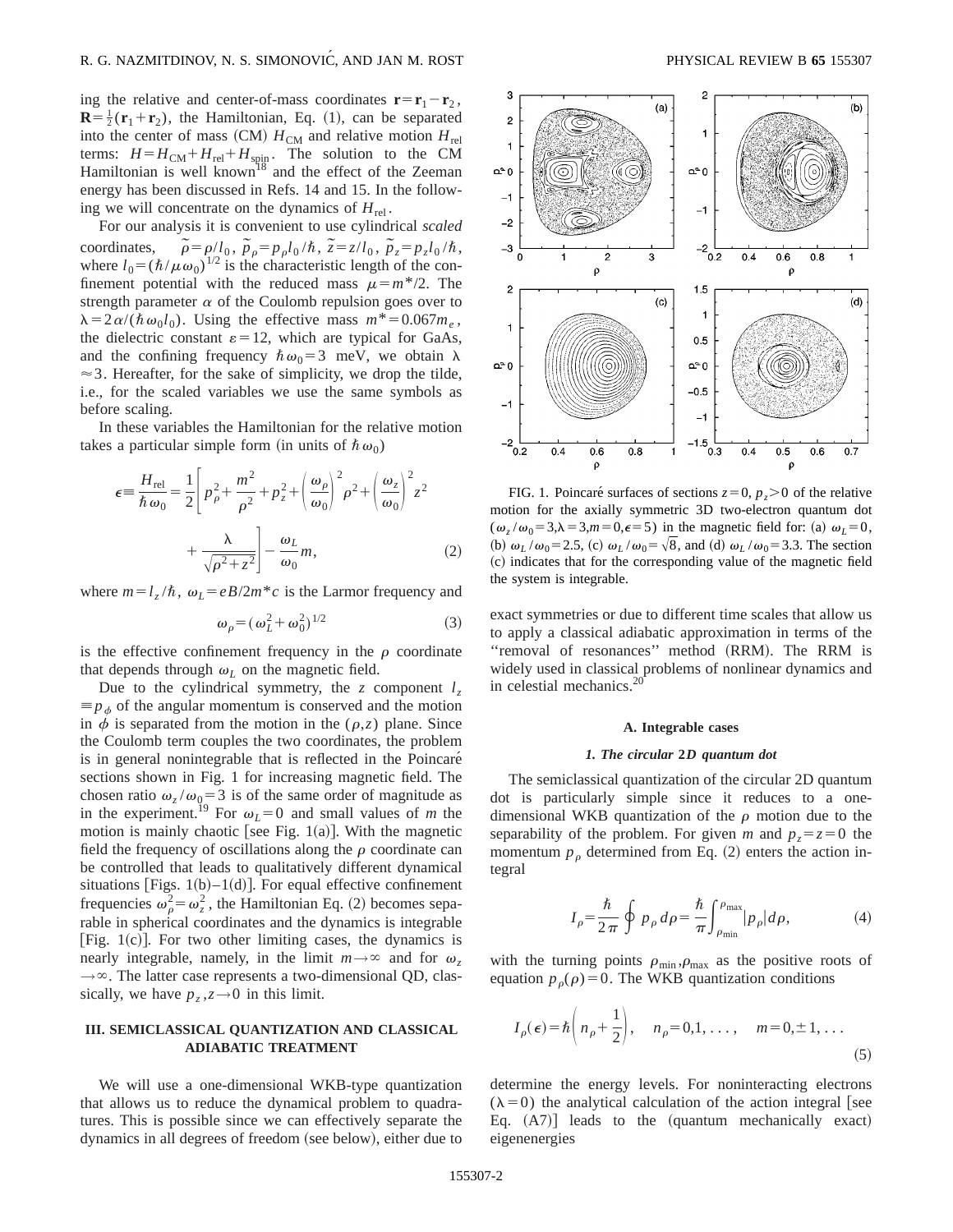

FIG. 2. The energy spectrum of the circular 2D quantum dot (in units  $\hbar \omega_0$  as a function of the ratio  $\omega_L / \omega_0$  for  $n_o = 0$  and *m*  $=0, \ldots, 9$  in the cases: (a)  $\lambda = 0$  and (b)  $\lambda = 3$ .

$$
\epsilon = \sqrt{1 + \left(\frac{\omega_L}{\omega_0}\right)^2} (2n_\rho + |m| + 1) - \frac{\omega_L}{\omega_0} m,\tag{6}
$$

which are the well-known Fock-Darwin energies.<sup>18</sup> For  $\lambda$  $\neq 0$ , we calculate the action integral Eq. (4) numerically with a few iterations to determine the quantum eigenvalues. The energy spectra for noninteracting and interacting electrons are shown in Fig. 2. In the interacting case the semiclassical result, although not exact (the error is less than  $1\%$ ), reproduces very well the quantum-mechanical results.<sup>14,15</sup>

#### *2. Separability for the 3D quantum dot*

Turning now to the 3D quantum dot we have seen that the dynamics is separable for  $\omega_z^2 = \omega_\rho^2 = \omega_L^{*2} + \omega_0^2$  and the Hamiltonian Eq.  $(2)$  in scaled spherical coordinates takes the form

$$
\epsilon = \frac{1}{2} \left\{ p_r^2 + \left( \frac{\omega_z}{\omega_0} \right)^2 r^2 + \frac{\lambda}{r} + \frac{(1/\hbar)^2}{r^2} \right\} - \frac{\omega_L^*}{\omega_0} m. \tag{7}
$$

In this case the square of the total angular momentum  $\mathbf{l}^2$  is an additional integral of motion. Therefore, the classical dynamics reduces again to a one-dimensional, radial problem. Using Eq.  $(7)$  and calculating the action integral for the radial motion analogous to that in Eq.  $(4)$  (i.e., with *r* instead of  $\rho$ ), we obtain the energy levels from the standard WKB quantization conditions

$$
I_r(\epsilon) = \hbar \left( n_r + \frac{1}{2} \right), \quad |\mathbf{l}| = \hbar \left( l + \frac{1}{2} \right),
$$
  

$$
n_r, l = 0, 1, \dots, \quad m = 0, \pm 1, \dots, \pm l. \tag{8}
$$

Note that it is only the magnetic field that generates the spherical symmetry of the problem and, therefore, its separability leading to three good quantum numbers  $n_r$ , *l*, and *m*.

The restoration of the rotational symmetry of the electronic states by the magnetic field for noninteracting electrons is a well-known fact (see, for example, Refs.  $6,21$ ). This phenomenon was also recognized in the results for *interacting* electrons in self-assembled QD's.<sup>22</sup> It was interpreted in Ref. 22 as an approximate symmetry that had survived from the noninteracting case due to the dominance of the confinement energy over the relatively small Coulomb interaction energy. However, as it is clear from the form of Eq. (7), the symmetry is not approximate but *exact* even for strongly interacting electrons because the radial electronelectron repulsion does not break the rotational symmetry.

### **B. Adiabatic approximation for the 3D quantum dot**

In the general case ( $\omega_{\rho} \neq \omega_{z}$ ) of an axially symmetric 3D quantum dot we have nonintegrable motion and a semiclassical quantization is neither straightforward nor does it give results that allow for a simple understanding of the dynamics. For the parameters we have chosen the contribution of the Coulomb interaction to the total energy is comparable to the confinement energy at zero magnetic field and it becomes for small *m* even more important with increasing magnetic field  $[compare Figs. 2(a)$  and  $2(b)$ . In this case, the standard perturbation theory is not valid, since the Coulomb interaction prevails over the confinement energy. Therefore, we make use of the fact that in real samples the confining potential in the *z* direction is much stronger than in the  $(x, y)$ plane that allows us to analyze the 3D nonintegrable system with the RRM. To lowest order the RRM consists of averaging the Hamiltonian function over the fastest angle of the unperturbed motion ( $\lambda=0$ ) after rewriting coordinates and momenta in terms of action-angle variables  $(J_{\rho}, J_{z}, \theta_{\rho}, \theta_{z})$ . The original coordinates of the 3D axially symmetric harmonic oscillator read in terms of action-angle variables (for a derivation, see Appendix A)

$$
\rho^2 = \frac{\omega_0}{\omega_\rho} (2j_\rho + |m| - 2\sqrt{j_\rho(j_\rho + |m|)} \cos 2\theta_\rho), \qquad (9a)
$$

$$
z^2 = \frac{2j_z \omega_0}{\omega_z} \sin^2 \theta_z, \qquad (9b)
$$

and  $p_{\rho} = \rho/\omega_0$ ,  $p_z = z/\omega_0$ . Here,  $j_z = J_z/\hbar$  and  $j_{\rho} = J_{\rho}/\hbar$ . If  $\omega_z > \omega_o$  one averages over the angle  $\theta_z = \omega_z t$ . As a result, the motion effectively decouples into an unperturbed motion in the *z* coordinate governed by the potential  $(\omega_z/\omega_0)^2 z^2/2$  and into the relative motion in the  $\rho$  coordinate governed by the effective potential (see Appendix B)

$$
V_{\text{eff}}(\rho, j_z) = \frac{1}{2} \left( \frac{\omega_\rho}{\omega_0} \right)^2 \rho^2 + \frac{m^2}{2\rho^2} + \frac{\lambda}{\pi \rho} K \left( -2 \frac{\omega_0}{\omega_z} \frac{j_z}{\rho^2} \right),\tag{10}
$$

where  $K(x)$  is the first elliptic integral. Hence, the effective Hamiltonian reads

$$
\epsilon = \frac{p_{\rho}^2}{2} + V_{\text{eff}} - \frac{\omega_L}{\omega_0} m + \frac{\omega_z}{\omega_0} j_z. \tag{11}
$$

Applying a similar procedure as in the 2D case, we calculate the action integral numerically. The momentum  $p<sub>o</sub>$  is determined from Eq. (11) and the turning points  $\rho_{\min}$ ,  $\rho_{\max}$  are as usual the (positive) roots of the equation  $p_o(\rho)=0$ . Finally, the WKB-quantization conditions

$$
I_{\rho}(\epsilon) = \hbar \left( n_{\rho} + \frac{1}{2} \right), \quad j_{z} = n_{z} + \frac{1}{2},
$$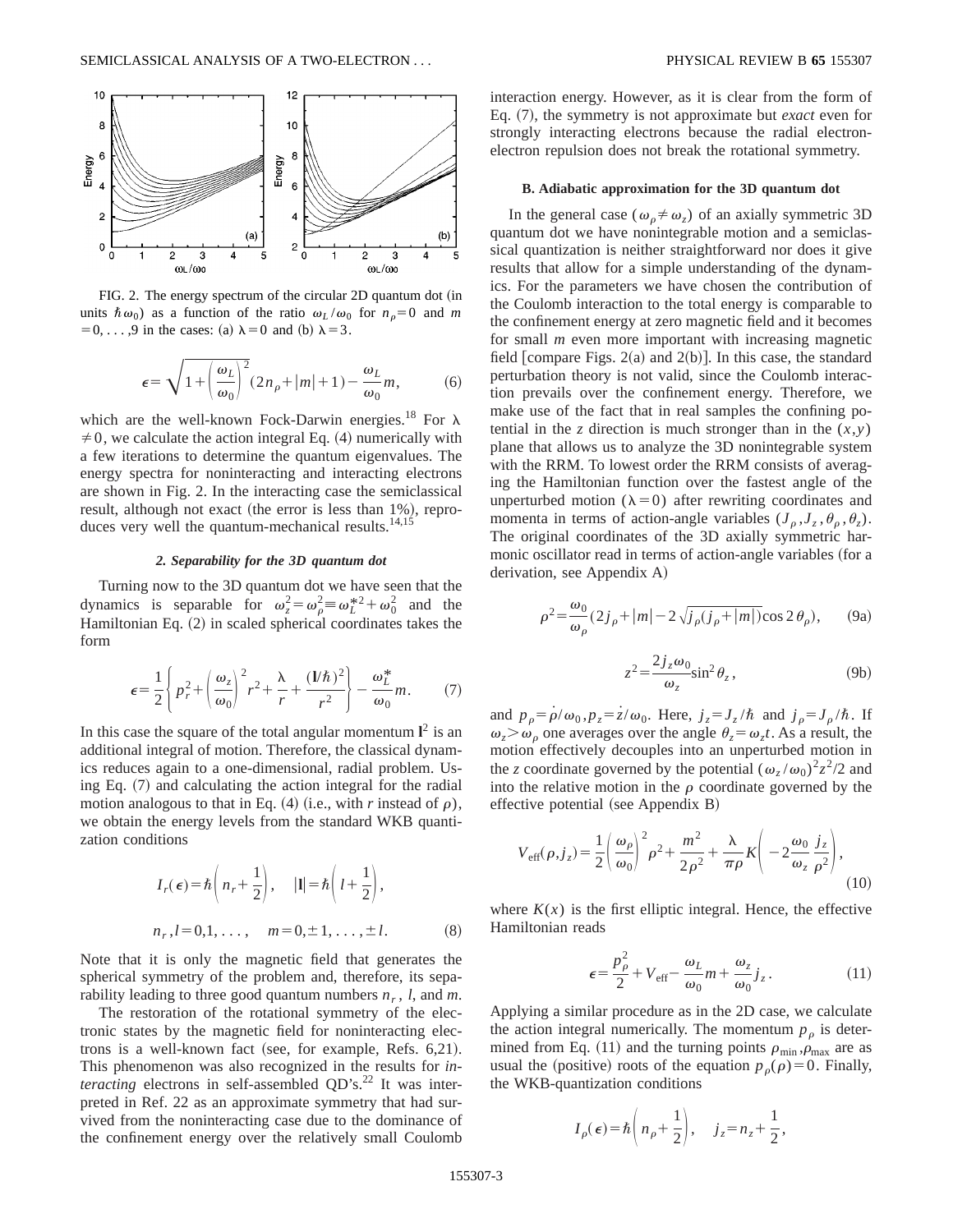

FIG. 3. (a) The comparison between energy levels (in units  $\hbar \omega_0$ ) of the axially symmetric 3D quantum dot with  $\omega_z / \omega_0 = 3$  and  $\lambda = 3$  for  $n_p = n_z = 0$  and  $m = 0, \ldots, 9$  obtained using the RRM (full lines) and exact results for the spherical case (circles). The inset shows a good agreement between the RRM and the exact results. The dashed and dotted lines display the energy level with  $m=0$  for the 2D and 3D cases with  $\lambda_{\text{eff}}$  at  $\omega_0 / \omega_z = 0$  and 1/3, respectively. (b) The dependence of the effective strength of the Coulomb interaction  $\lambda_{\text{eff}} / \lambda$  on the ratio  $\omega_{\rho} / \omega_{z}$ .

$$
n_{\rho}, n_{z} = 0, 1, 2, \dots, \quad m = 0, \pm 1, \pm 2, \dots, \tag{12}
$$

determine the energy levels.

# **C. The effective charge**

Comparing the exact and the RRM results for eigenenergies for the spherical case  $\omega_z/\omega_p=1$  we found good agreement even for large values of the magnetic field [Fig.  $3(a)$ ] although RRM is expected to work best for  $\omega_{0}/\omega_{z} < 1$ . Without magnetic field we have  $\omega_{0}/\omega_{z}=1/3$  that means that the motion in  $z$  and  $\rho$  approximately decouples justifying the widely used 2D approximation. This is also reflected in the small difference between 2D and 3D results [compare Fig. 2(b) with Fig. 3(a) at  $\omega_L=0$ ]. Turning on the magnetic field increases the coupling of the dynamics in  $\rho$  and  $\zeta$  that allows the two electrons eventually to access the full 3D space. As a consequence, the electrons can avoid each other more effectively and the Coulomb interaction has a smaller effect on the 3D spectrum than on the 2D spectrum that is most clearly visible for the  $m=0$  energies, see Fig. 3(a).

We can understand this effect quantitatively by averaging the elliptic integral in Eq. (10) over the unperturbed ( $\lambda$  $=0$ ) motion in  $\rho$ . It gives rise to an effective charge in the Coulomb interaction  $V_C \approx \lambda_{\text{eff}}/2\rho$ , where

$$
\lambda_{\text{eff}} = \frac{2\lambda}{\pi^2} \int_0^\pi K \left( -\frac{\omega_\rho/\omega_z}{1+|m| - \sqrt{1+2|m|} \cos 2\theta_\rho} \right) d\theta_\rho \tag{13}
$$

for  $n_{\rho} = n_{z} = 0$  (*j<sub>p</sub>*=*j<sub>z</sub>*=1/2). The 3D energy quantized with this effective charge for the repulsion is close to the full interaction [dotted line in Fig.  $3(a)$ ].

The effective charge  $\lambda_{\text{eff}} / \lambda$  as a function of  $\omega_{p} / \omega_{z}$  for different  $m$  is shown in Fig. 3(b). The maximum repulsion at  $\omega_p/\omega_z=0$  corresponds with  $\omega_z\rightarrow\infty$  to the 2D case. The 3D case without magnetic field starts for our parameters  $\omega_p/\omega_z=1/3$  at some value  $\lambda_{\text{eff}}/\lambda<1$  that decreases further for increasing  $\omega_{\rho}/\omega_{z}$ , i.e., increasing magnetic field. This explains quantitatively through the effective charge the difference of the effect of a magnetic field on a quantum spectrum in 2D and 3D cases. However, this difference becomes weaker for larger  $m$  as it is seen in Fig. 3(b). The effective charge clearly demonstrates that the Coulomb interaction is stronger, especially for small *m*, in the 2D case compared to the 3D case. This simply understandable classical finding clarifies numerical quantum-mechanical results obtained for the 2D and 3D cases of many-electron  $QD's$ .<sup>23</sup>

# **IV. OBSERVABLE CONSEQUENCES OF THE THIRD DIMENSION IN QUASI-2D QUANTUM DOTS**

### **A. The first singlet-triplet transition in the two-electron QD**

The ground-state energy of a QD as a function of the magnetic field can be probed very elegantly by single electron capacitance spectroscopy<sup>11</sup> or by single electron tunnelling spectroscopy.10 Applying a gate voltage to the contacts brings the electrochemical potential of the contacts in resonance with the energy  $\mu(N, B)$  necessary to add the *N*th electron that tunnels through the barrier into the dot. The chemical potential of the dot is given by the ground-state energy of the dot with *N* and  $N-1$  electrons (see,e.g., Ref.  $(10),$ 

$$
\mu(N,B) = E(N,B) - E(N-1,B). \tag{14}
$$

Here, *E*(*N*,*B*) denotes the total energy of the QD with *N* electrons under a magnetic field of strength *B*. Presently, we are concerned with  $\mu(1,B)$  and  $\mu(2,B)$  only. The first is simply the harmonic-oscillator energy for a single electron in the dot,  $\mu(1,B) = E(1,B)$ . The latter can be split into contributions from the relative and center-of-mass motion  $E_{CM}$ , where  $E_{CM} = E(1,B)$ . The most direct probe of electron correlation in the quantum dot is the *difference* of the chemical potentials that takes the form

$$
\Delta \mu_{21} \equiv \mu(2,B) - \mu(1,B) = \hbar \omega_0 \epsilon - E(1,B), \qquad (15)
$$

where  $\epsilon$  is the relative energy of Eq. (2) and  $E(1,B) = \hbar \omega_{\rho}$  $+\hbar\,\omega_z/2$ .

In a number of papers (e.g., Refs. 10,11,13,17)  $\mu(1,B)$ has been used to estimate the confining frequency  $\hbar \omega_0$  in a two-dimensional model of the QD. Indeed, with  $\hbar\omega_0$ =5.4 meV ( $\hbar \omega_z$ =0) one obtains a very satisfactory fit to  $\mu(1,B)$ . However, with this  $\hbar \omega_0$ , neither  $\Delta \mu_{21}$  (which is by almost a factor 2 too large) nor the value for  $B$ , where the first singlet-triplet transition occurs, is reproduced correctly as is obvious from Fig.  $4(a)$ . It has been argued that for increasing magnetic field  $\mu(N, B)$  might not follow the behavior modeled with a pure QD with constant confining frequency, see Refs. 10,17, and Ref. 11 in Ref. 13. Hence, we believe it is more realistic to extract  $\hbar \omega_0$  from the difference of the chemical potentials  $\mu(2,0) - \mu(1,0)$  at zero magnetic field. This has been done in Fig. 4(a) and leads with  $\hbar \omega_0$ = 2.3 meV ( $\lambda$  = 3.32) to the first singlet-triplet splitting at  $B=1.02$  T. This value differs from the experimental value of  $B \approx 1.5$  T only by about 30% in contrast to the difference of more than a factor 2 with  $\hbar \omega_0 = 5.4$  meV (dashed line).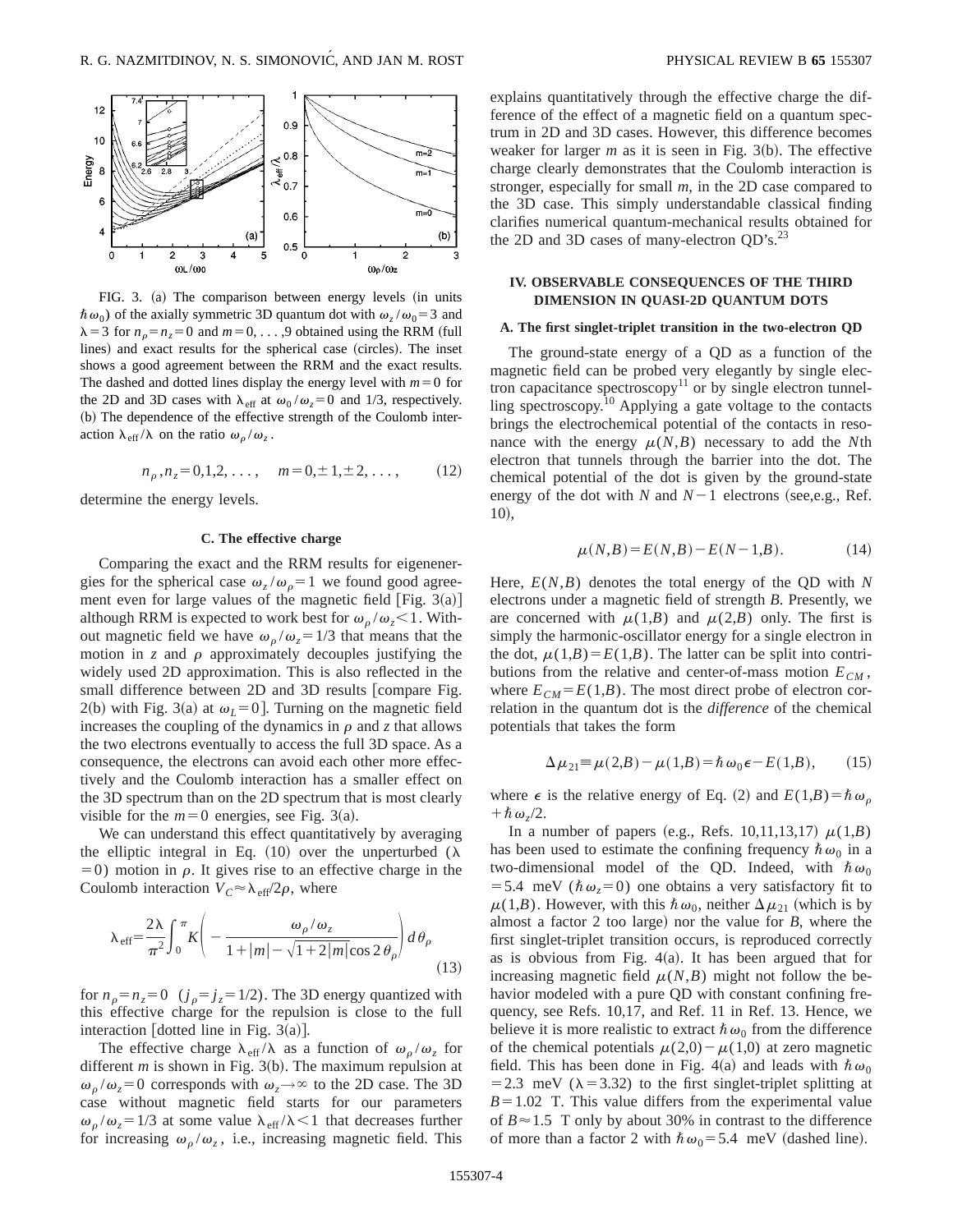

FIG. 4. Difference  $\Delta \mu$  of electrochemical potentials, Eq. (15), from the experiment<sup>11</sup> (shaded curve). (a) shows the theoretical  $\Delta \mu_{21}$  from a 2D quantum dot model with  $\hbar \omega_0 = 5.4$  meV (dashed) and  $\hbar\omega_0=2.3$  meV (solid). (b) shows  $\Delta\mu_{21}$  from a 3D model with  $\hbar \omega_0 = 2.6$  meV and  $\omega_z / \omega_0 = 2.4$  (solid).

The discrepancy of 30% vanishes if one proceeds to a 3D description of the QD. In this case  $\hbar\omega_0=2.6$  meV ( $\lambda$ =3.12) is needed to match  $\mu(2,0) - \mu(1,0)$ , only slightly different from the 2D case, but the first singlet-triplet transition occurs now at  $B=1.59$  T [see Fig. 4(b)]. If one includes the contribution from the Zeeman energy (with  $g^*$  $=$  -0.44) this value reduces to *B* = 1.52 T in a good agreement with the experiment. Of course, this agreement is achieved by tuning a second parameter, available in the 3D case, namely,  $\omega_z / \omega_0 = 2.4$ , i.e., the ratio of vertical to lateral confinement. On the other hand, a rough estimate assuming  $\omega_z/\omega_0 \sim d_0/d_z$  (see, for example, Ref. 6) reveals with the experimental value  $d_z=175$  Å, a lateral size of  $d_0$  $\approx$  420 Å that is the correct order of magnitude although the exact lateral extension in the experiment is not known.<sup>11</sup>

The analysis shows that in contrast to a 2D description the 3D description provides a way to describe the energy spectrum for small *B*, the value of the magnetic field for the first singlet-triplet transition, and the ratio of lateral to vertical extension of the dot consistently.

#### **B. Magnetic moment and susceptibility**

The singlet-triplet transitions in the ground-state energy appear as discontinuities in the magnetic properties of the dot. For temperature  $T=0$  the magnetic moment and the magnetic susceptibility are defined by  $\mu_{\text{mag}} = -\partial E_{\text{gr}} / \partial B$  and  $\chi = \partial \mu_{\text{mag}} / \partial B$ , respectively. We find that the resulting spikes shift when going from the 2D quantum dot to the 3D case as shown in Fig. 5. For the parameters used in the results of Figs. 2 and 3 the shift in the magnetic field can be calculated from the relation  $\Delta B \approx 3.47 \Delta x$  T where  $x = \omega_L / \omega_0$ . For example, in the region  $1.25 \le x \le 1.5$  we obtain that the spike in the magnetic moment should occur in the 3D case at the magnetic field that is by  $\Delta B \approx 0.8$  T higher than the one expected for the 2D case. The increase/decrease of the confining frequency in the third dimension at fixed value of the lateral confinement will decrease/increase the difference between the 2D and 3D predictions for spikes of the magnetic moment and magnetization.



FIG. 5. Magnetic moments  $\mu_{\text{mag}}$  (a) in the units of effective Bohr magneton  $\mu_B^* = (m_e / m^*) \mu_B$  and the magnetic susceptibility  $\chi$  (b) for the 2D (dashed lines) and 3D (full lines) cases as a function of the magnetic-field strength (in  $\omega_L / \omega_0$ -units). We use the same parameters as in Figs. 2 and 3.

#### **V. SUMMARY**

By relaxing the restriction of two dimensions for a quantum dot and working in the physical three-dimensional space we have investigated physical examples of nonintegrable systems close to integrability. Using the classical RRM we could effectively reduce the nonintegrable problem of two electrons in the parabolic potential under the perpendicular magnetic field to an integrable case. Under these circumstances the WKB-approach provides a simple and transparent way to calculate the spectrum of the 3D two-electron QD and produces reliable results even for the ground state.

We have found that at *specific* values of the magnetic field  $\omega_L^* = \sqrt{\omega_z^2 - \omega_0^2}$  an axially symmetric QD exhibits spherical symmetry. At these values its dynamics becomes completely separable with three integrals of motion and three corresponding quantum numbers, since the electron-electron interaction does not break spherical symmetry.

We have shown how the confinement in the *z* direction, neglected in the 2D description of quantum dots, does have an influence on the spectrum. In fact, the vertical confinement reduces the Coulomb repulsion between electrons. Including the third dimension a consistent description of the experimental data $^{11}$  becomes possible. Finally, by changing the confining frequency in the *z* direction only slightly one can increase or decrease the magnetic moment and the susceptibility, i.e., one can control the magnetic properties of the two-electron quantum dot.

#### **APPENDIX A**

We briefly derive the action-angle variables for the axially symmetric 3D harmonic oscillator. Straightforward but tedious to calculate these expressions cannot be found in textbooks that contain only the general transformation formulas, see, e.g., Ref. 20.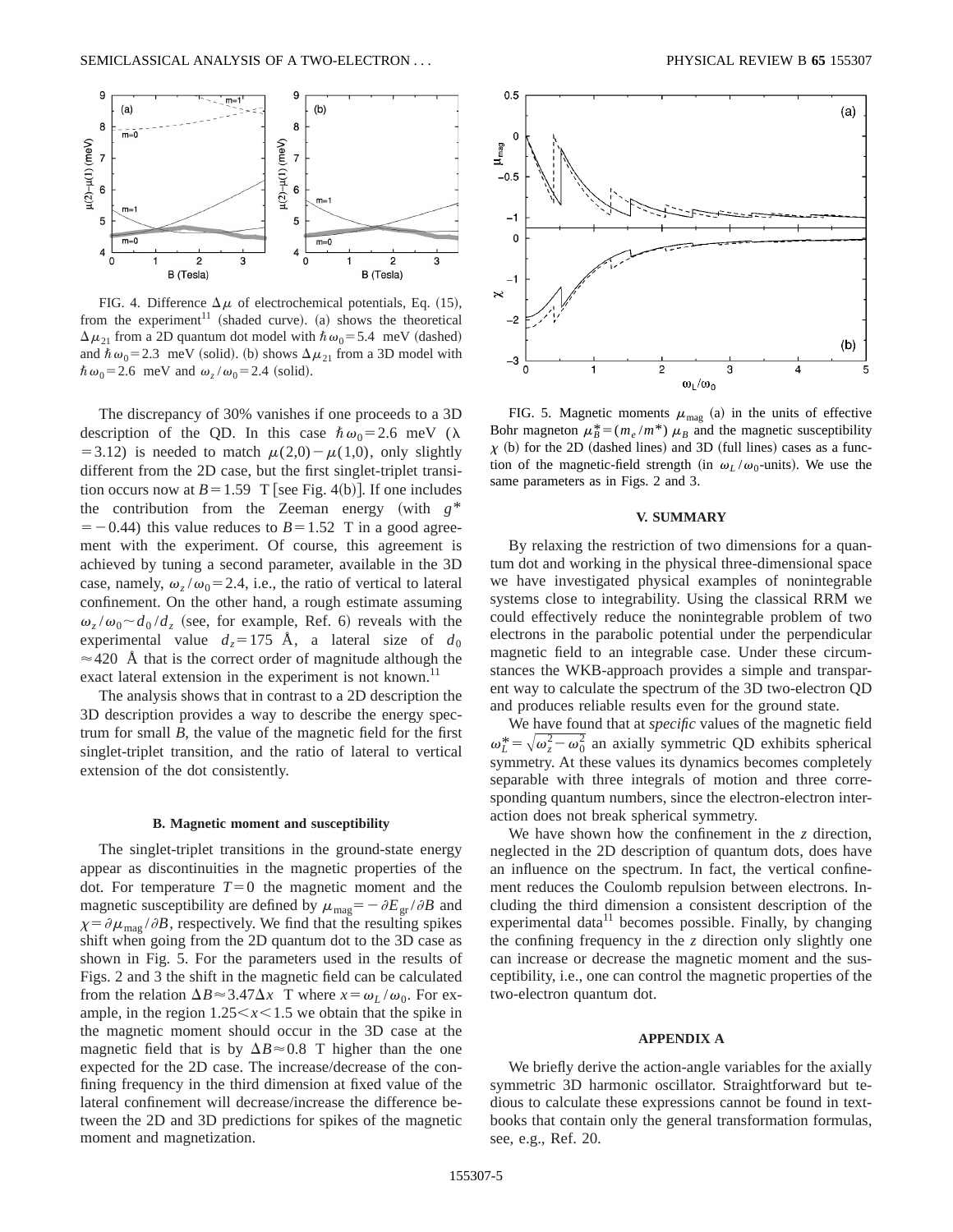The Hamiltonian can be written in the form

$$
\epsilon_0 = \epsilon_\rho + \epsilon_z,\tag{A1}
$$

where

$$
\epsilon_{\rho} = \frac{p_{\rho}^2}{2} + \frac{m^2}{2\rho^2} + \frac{\tilde{\omega}_{\rho}^2 \rho^2}{2}, \quad \epsilon_{z} = \frac{p_{z}^2}{2} + \frac{\tilde{\omega}_{z}^2 z^2}{2}, \quad (A2)
$$

and  $\tilde{\omega}_\rho = \omega_\rho / \omega_0$ ,  $\tilde{\omega}_z = \omega_z / \omega_0$ .

The momenta as functions of the corresponding coordinates depend on the energies of the oscillator modes

$$
p_{\rho} = \pm \sqrt{2 \epsilon_{\rho} - \tilde{\omega}_{\rho}^2 \rho^2 - m^2 / \rho^2},
$$
  

$$
p_{z} = \pm \sqrt{2 \epsilon_{z} - \tilde{\omega}_{z}^2 z^2}
$$
 (A3)

and the classical turning points

$$
\rho_{\min,\max} = \frac{1}{\tilde{\omega}_{\rho}} (\epsilon_{\rho} \mp \sqrt{\epsilon_{\rho}^2 - \tilde{\omega}_{\rho}^2 m^2})^{1/2},
$$

$$
z_{\min,\max} = \mp \frac{1}{\tilde{\omega}_{z}} \sqrt{2 \epsilon_{z}}
$$
(A4)

are the roots of equations  $p_{\rho}(\rho)=0, p_{z}(z)=0.$ 

The corresponding action integrals

$$
j_{\rho} = \frac{1}{2\pi} \oint p_{\rho} d\rho = \frac{1}{\pi} \int_{\rho_{\text{min}}}^{\rho_{\text{max}}} \sqrt{2\epsilon_{\rho} - \tilde{\omega}_{\rho}^{2} \rho^{2} - m^{2}/\rho^{2}} d\rho,
$$

$$
j_{z} = \frac{1}{2\pi} \oint p_{z} dz = \frac{2}{\pi} \int_{0}^{z_{\text{max}}} \sqrt{2\epsilon_{z} - \tilde{\omega}_{z}^{2} z^{2}} dz \qquad (A5)
$$

can be solved analytically

$$
j_{\rho} = \frac{1}{2} \left( \frac{\epsilon_{\rho}}{\tilde{\omega}_{\rho}} - |m| \right), \quad j_{z} = \frac{\epsilon_{z}}{\tilde{\omega}_{z}}
$$
(A6)

and the energies of these two oscillatory modes are expressed in terms of the corresponding action variables

$$
\epsilon_{\rho} = \widetilde{\omega}_{\rho} (2j_{\rho} + |m|), \quad \epsilon_{z} = \widetilde{\omega}_{z} j_{z}. \tag{A7}
$$

In order to express the  $\rho$ ,*z* coordinates in terms of the action-angle variables, the equations of motion

$$
\frac{d\rho}{d\tau} = p_{\rho}, \quad \frac{dz}{d\tau} = p_{z}
$$
 (A8)

must be integrated. The scaled time variable  $\tau = \omega_0 t$  is introduced in order to keep the dimensionless form of equations of motion. Therefore

$$
\int_{\rho_0}^{\rho} \frac{d\rho}{\sqrt{2\epsilon_{\rho} - \tilde{\omega}_{\rho}^2 \rho^2 - m^2/\rho^2}} = \tau,
$$
\n
$$
\int_{z_0}^{z} \frac{dz}{\sqrt{2\epsilon_{z} - \tilde{\omega}_{z}^2 z^2}} = \tau.
$$
\n(A9)

Using initial values  $\rho_0 = \rho_{\min}$ , $z_0 = 0$ , we obtain

$$
\arcsin\left(\frac{\tilde{\omega}_{\rho}^{2} \rho^{2} - \epsilon_{\rho}}{\sqrt{\epsilon_{\rho}^{2} - \tilde{\omega}_{\rho}^{2} m^{2}}}\right) + \frac{\pi}{2} = 2 \omega_{\rho} t,
$$

$$
\arcsin\frac{\tilde{\omega}_{z} z}{\sqrt{2 \epsilon_{z}}} = \omega_{z} t,
$$
(A10)

or inverting

$$
\rho^{2} = \frac{1}{\tilde{\omega}_{\rho}^{2}} (\epsilon_{\rho} - \sqrt{\epsilon_{\rho}^{2} - \tilde{\omega}_{\rho}^{2} m^{2}} \cos 2 \omega_{\rho} t),
$$

$$
z = \frac{\sqrt{2 \epsilon_{z}}}{\tilde{\omega}_{z}} \sin \omega_{z} t.
$$
(A11)

Finally, using expressions  $(A7)$  we have

$$
\rho^2 = \frac{1}{\tilde{\omega}_{\rho}} (2j_{\rho} + |m| - 2\sqrt{j_{\rho}(j_{\rho} + |m|)} \cos 2\theta_{\rho}), \quad \text{(A12)}
$$

$$
z = \sqrt{\frac{2j_{z}}{\tilde{\omega}_{z}}} \sin \theta_{z}, \quad \text{(A13)}
$$

where  $\theta_{\rho} = \omega_{\rho}t$ ,  $\theta_{z} = \omega_{z}t$ .

### **APPENDIX B**

If  $\omega$ <sub>z</sub> $>$  $\omega$ <sub>o</sub> we average the Hamiltonian for the relative motion, Eq. (2), over the angle  $\theta_z$ . Therefore, it is enough to express only *z* variables in terms of the corresponding actionangle variables

$$
\epsilon = \epsilon_{\rho}(p_{\rho}, \rho) + \tilde{\omega}_{z} j_{z} - \frac{\omega_{L}}{\omega_{0}} m + v_{c}, \qquad (B1)
$$

where the energy  $\epsilon_{\rho}$  is given by Eq. (A2) and

$$
v_c = \frac{\lambda}{2\rho} \left( 1 + \frac{2j_z}{\tilde{\omega}_z \rho^2} \sin^2 \theta_z \right)^{-1/2}.
$$
 (B2)

Since the Coulomb term is the only one that depends on the angle  $\theta$ <sub>z</sub>, the procedure reduces to evaluation of the effective Coulomb interaction

$$
v_c^{\text{eff}} = \frac{1}{2\pi} \int_0^{2\pi} v_c(\rho, j_z, \theta_z) d\theta_z = \frac{\lambda}{\pi \rho} K \left( -\frac{2j_z}{\tilde{\omega}_z \rho^2} \right), \quad (B3)
$$

where  $K$  is the first elliptic integral. Thus, the full effective potential Eq.  $(10)$  depends only on the  $\rho$  coordinate.